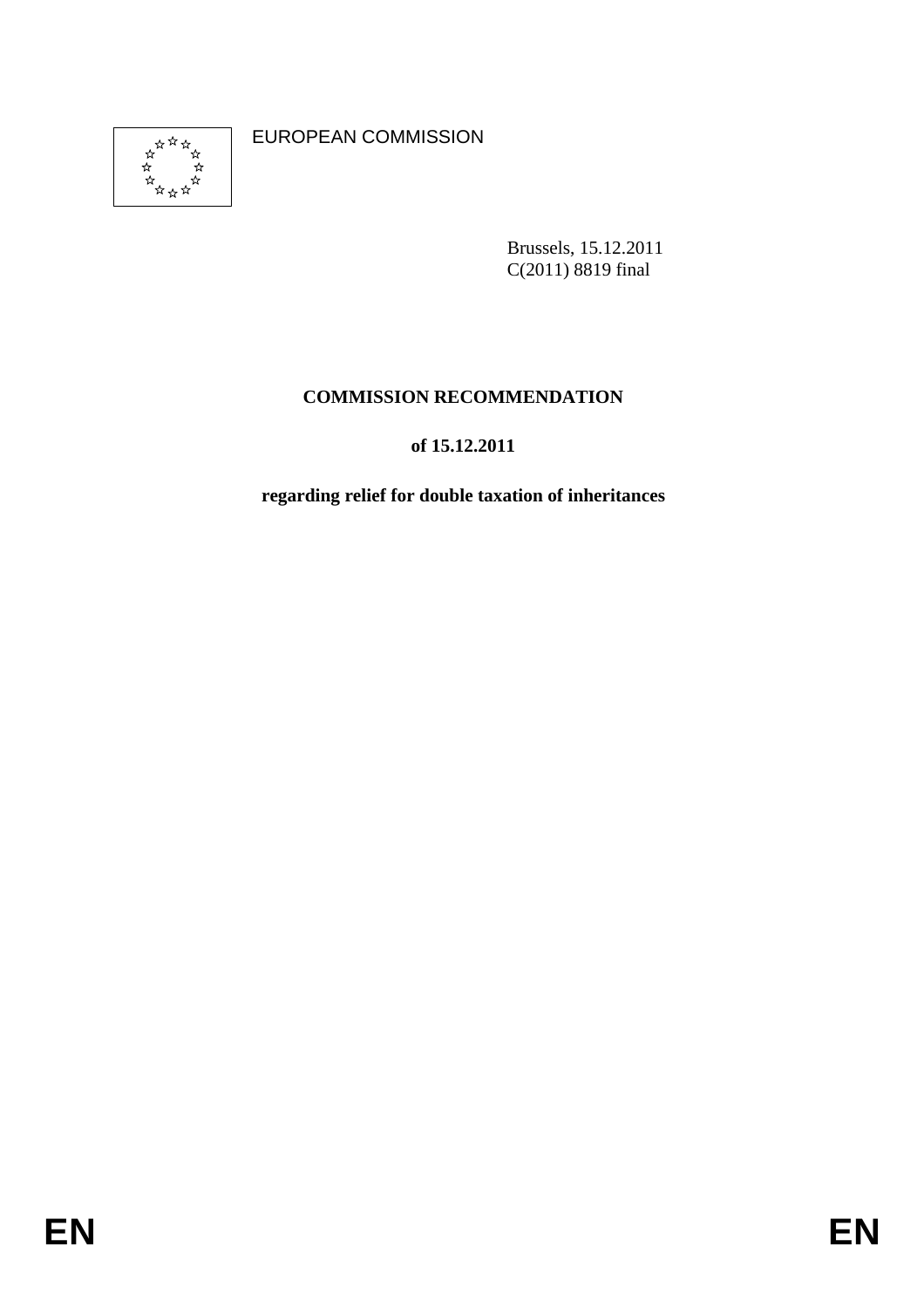### **COMMISSION RECOMMENDATION**

#### **of 15.12.2011**

#### **regarding relief for double taxation of inheritances**

#### THE EUROPEAN COMMISSION,

Having regard to the Treaty on the Functioning of the European Union, and in particular Article 292 thereof,

Whereas:

- (1) Most Member States apply taxes upon the death of a person, notably inheritance and estate taxes while some Member States may tax inheritances and estates under other tax headings, such as income. All taxes applied upon the death of a person are hereafter called inheritance taxes.
- (2) Most Member States that apply inheritance taxes also apply taxes to gifts between living persons.
- (3) Member States may tax inheritances on the basis of varying "connecting" factors. They may do so on the basis of a personal link such as the residence, domicile or nationality of the deceased, or the residence, domicile or nationality of the heir, or both. Some Member States may apply more than one of these factors or may apply anti-abuse measures that entail an extended concept of domicile or residence for tax purposes.
- (4) In addition to taxing on the basis of a personal link, Member States may apply inheritance tax to assets located in their jurisdictions. Tax may be applied on this basis even if neither the deceased nor the heir has a personal link with the country of **location**
- (5) Increasing numbers of citizens of the Union are moving during their lifetimes from one country to another within the Union to live, study, work and retire, and are purchasing property and investing in assets in countries other than their home countries.
- (6) If these cases result in inheritances across borders upon the death of an individual, more than one Member State may have the right to apply inheritance taxes to those bequests.
- (7) Member States have few bilateral conventions to relieve double or multiple taxation of inheritances.
- (8) Most Member States provide, through legislation or administrative practices adopted unilaterally at national level, for double taxation relief for foreign inheritance taxes.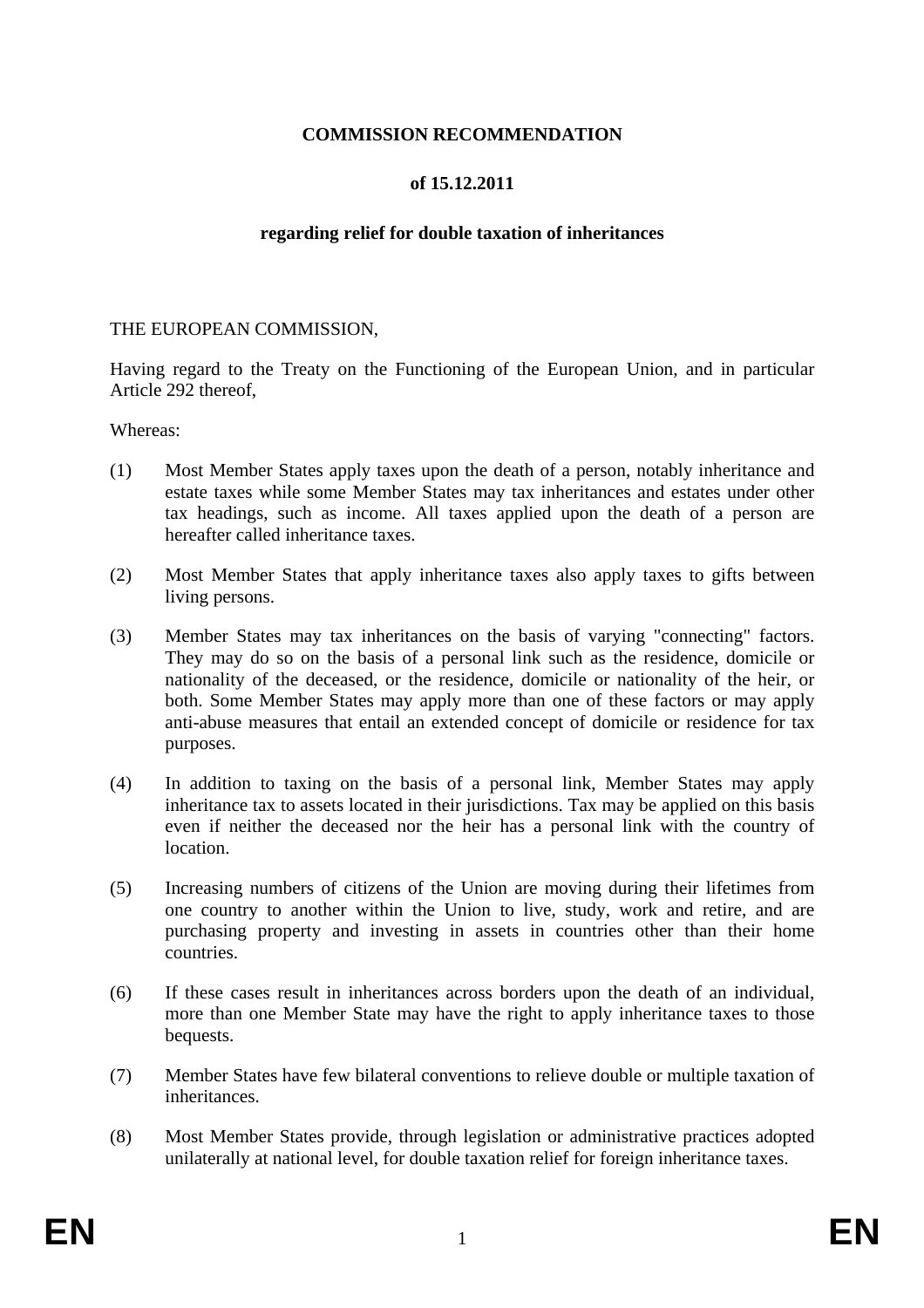- (9) However, those national systems of relief for foreign inheritance tax generally have limitations. In particular they may have a limited scope as regards the taxes and persons covered. They may not allow credit for previously paid gift taxes on the same inheritance or for taxes applied at local or regional rather than national level, or for all taxes levied by other countries upon death. They may only grant relief for foreign taxes paid on certain foreign property. They may not grant relief in respect of foreign tax on a property situated in a country other than that of the heir or deceased. They may exclude foreign tax on assets located within the territory of the Member State granting relief. The national systems of relief may also fail because they do not have regard to mismatches with inheritance tax rules in other Member States, particularly regarding what is to be considered as a local compared to a foreign asset, and regarding the timing of the transfer of assets and the date when tax is due. Finally, tax relief may be subject to the discretion of the competent authority and may not, therefore, be guaranteed.
- (10) The absence of appropriate ways of relieving cumulative taxation of inheritances may lead to overall levels of taxation that are appreciably higher than those applicable in situations that are purely internal to one or other of the Member States involved.
- (11) This may hinder EU citizens from benefiting fully from their right to move and operate freely across borders within the Union. It may also create difficulties for the transfer of small businesses on the death of owners.
- (12) While revenues from inheritance taxes represent a relatively low share of the overall tax revenue of Member States, and cross-border cases alone account for far less, double taxation of inheritances may have a major impact on the individuals affected.
- (13) Double taxation of inheritances is not currently being resolved comprehensively at national or bilateral level, or on the basis of Union law. In order to ensure the smooth functioning of the Internal Market a more comprehensive system for granting relief for double inheritance tax in cross-border cases should be encouraged.
- (14) An order of priority of taxing rights or, conversely, of granting relief should be provided in cases where two or more Member States apply inheritance taxes to the same inheritance.
- (15) As a general rule, and in line with the practice predominantly followed at international level, Member States in which immovable property and business property of a permanent establishment is situated should, as the State with the closest link, have the primary right to apply inheritance tax to such property.
- (16) Since movable property that is not the business property of a permanent establishment can easily shift location, its link to the Member State where it happens to be located at the time of death is, in general, considerably less close than the personal links that the deceased or the heir may have with another Member State. The Member State where such movable property is situated should, therefore, exempt the property from its inheritance taxation if such taxation is applied by the Member State with which the deceased and/or the heir has a personal link.
- (17) Inheritances have often been accumulated over the lifetime of the deceased. Moreover, the assets contained in an inheritance are more likely to be located in the Member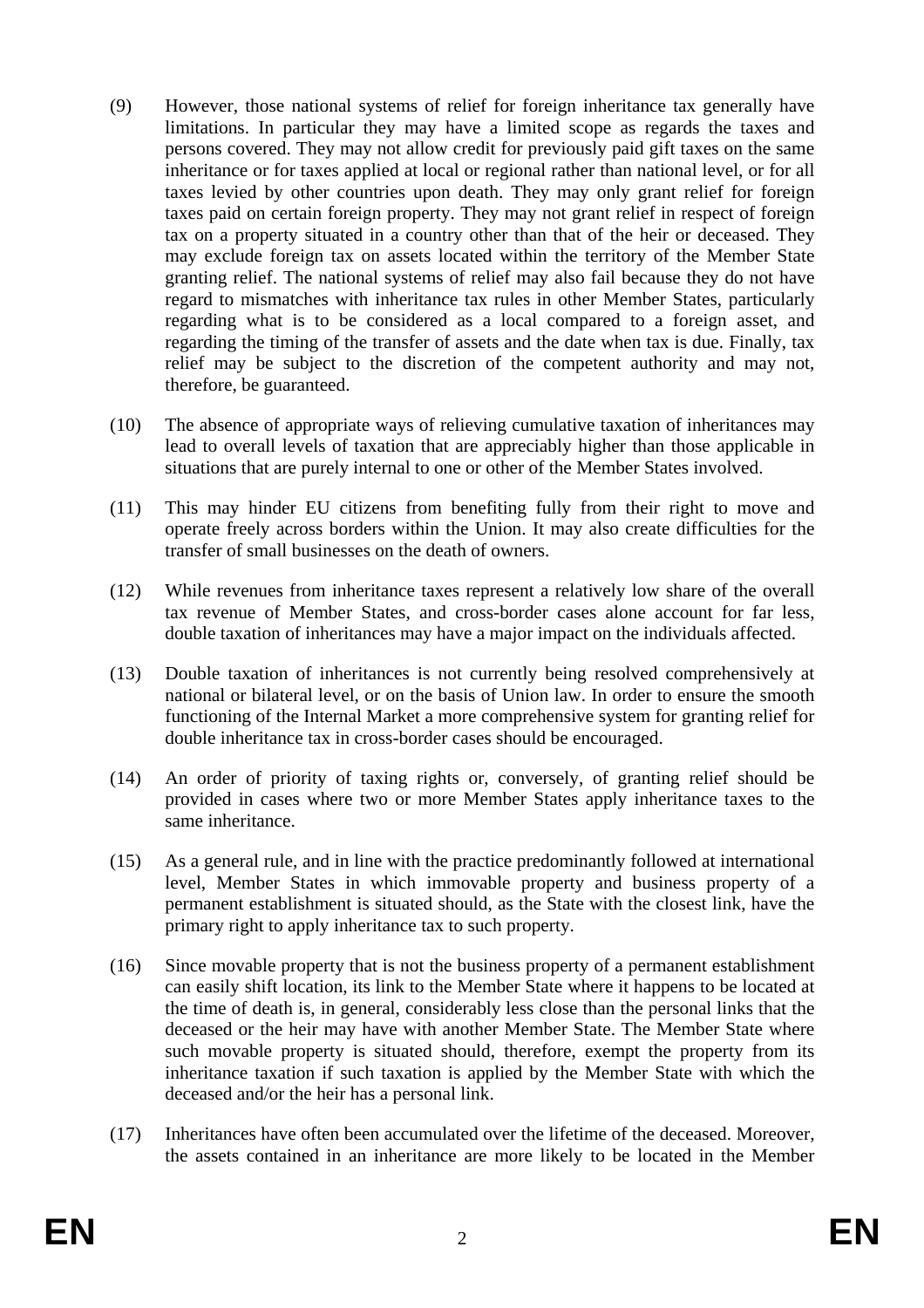State to which the deceased has personal links than in the Member State to which the heir has such links, if different. When taxing inheritances on the basis of personal links to their territory, a majority of Member States refers to the links of the deceased rather than to those of the heir, albeit several also or only tax if the heir has a personal link to their territory. Because of the said nature and importance of the personal links of the deceased as well as for practical reasons, double taxation due to the fact that the deceased and the heir have personal links to different Member States should be relieved by the Member State to which the heir has personal links.

- (18) Conflicts of personal links to several Member States could be solved on the basis of a mutual agreement procedure involving tie-breaker rules to determine the closest personal link.
- (19) Since the timing for the application of inheritance tax may differ in the Member States involved and cases with cross-border elements may take significantly longer to be resolved compared to domestic inheritance tax cases due to the necessity of dealing with more than one legal and/or tax system, Member States should allow claims for tax relief for a reasonable period of time.
- (20) This Reccomendation promotes the fundamental rights recognised in particular by the Charter of Fundamental Rights of the European Union, such as the right to property (Article 17), which specifically guarantees the right to bequeath lawfully acquired possession, freedom to conduct business (Article 16) and EU citizens' freedom to move freely within the EU (Article 45),

### RECOMMENDS:

- 1. Subject matter
- 1.1. This Recommendation sets out how Member States can apply measures, or improve existing measures, to relieve double or multiple taxation caused by the application of inheritance taxes by two or more Member States (hereinafter: double taxation).
- 1.2. This Recommendation relates by analogy to gift taxes, where gifts are taxed under the same or similar rules as inheritances.

#### 2. Definitions

For the purpose of this Recommendation the following definitions apply:

- (a) "inheritance tax" means any tax levied at national, federal, regional, or local level upon death, irrespective of the name of the tax, of the manner in which the tax is levied and of the person to whom the tax is applied, including in particular estate tax, inheritance tax, transfer tax, transfer duty, stamp duty, income and capital gains tax;
- (b) "tax relief" means a provision contained in legislation and/or general administrative instructions or guidance whereby a Member State grants relief for inheritance tax paid in another Member State, by crediting the foreign tax against tax due in that Member State, by exempting the inheritance or parts of it from taxation in that Member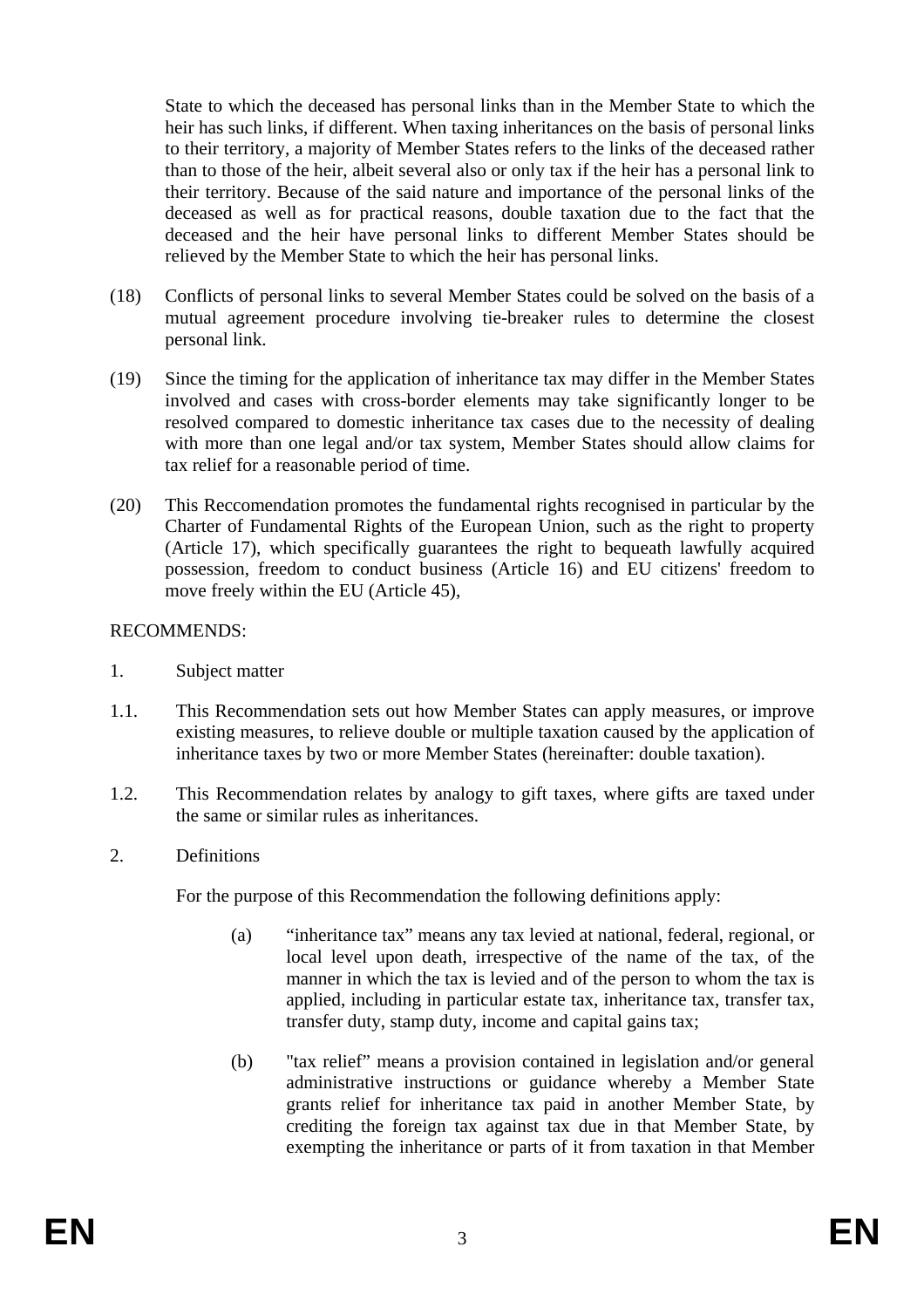State in recognition of the foreign tax paid or by otherwise refraining from the imposition of inheritance tax;

- (c) "assets" means any movable and/or immovable property and/or rights that are subject to inheritance tax;
- (d) "personal link" refers to the link of a deceased or heir with a Member State, which may be based on domicile, residence, permanent home, centre of vital interests, habitual abode, nationality or centre of effective management;

For the purposes of point (a) previously paid gift tax on the same asset is considered as inheritance tax for the purposes of granting tax credit.

The terms "permanent establishment", "immovable property", "movable property", "resident", "domicile/domiciled", "national/nationality", ""habitual abode", and "permanent home" have the meaning applicable under the domestic law of the Member State applying the term.

3. General objective

The recommended measures aim at resolving cases of double taxation, so that the overall level of tax on a given inheritance is no higher than the level that would apply if only the Member State with the highest tax level among the Member States involved had tax jurisdiction over the inheritance in all its parts.

4. Provision of tax relief

When applying inheritance taxes, Member States should grant tax relief in accordance with points 4.1 to 4.4.

4.1. Tax relief in respect of immovable property and movable property of a permanent establishment

When applying inheritance taxes, a Member State should allow tax relief for inheritance tax applied by another Member State on the following assets:

- (a) immovable property situated in that other Member State;
- (b) movable property which is the business property of a permanent establishment situated in that other Member State.
- 4.2. Tax relief in respect of other kinds of movable property

In respect of movable property other than business property as referred to in paragraph 4.1.b), a Member State with which neither the deceased nor the heir has a personal link should refrain from applying inheritance tax provided that such tax is applied by another Member State by reason of the personal link of the deceased and/or the heir to that other Member State.

4.3. Tax relief in cases where the deceased had a personal link to a Member State other than that to which the heir has a personal link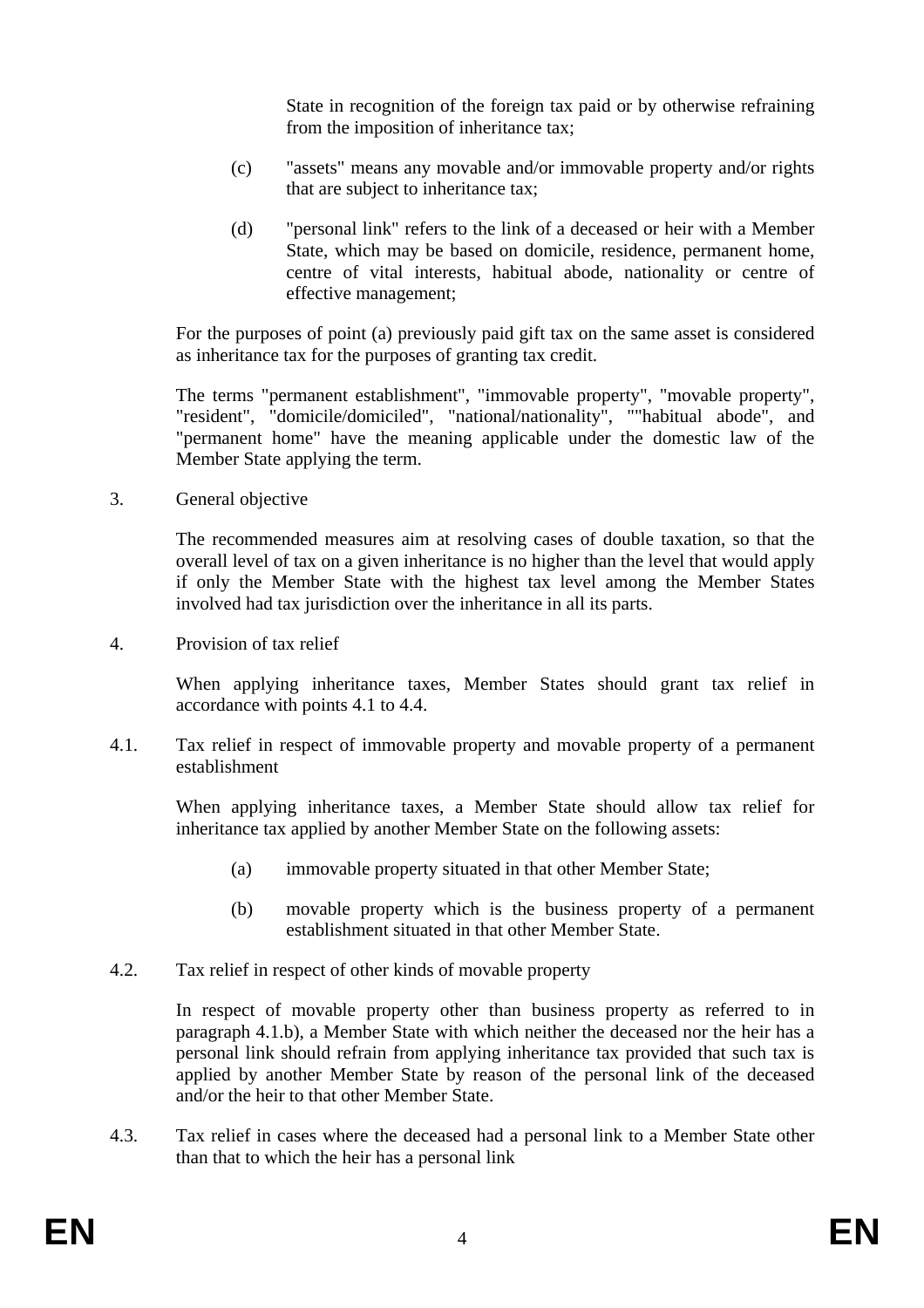Subject to paragraph 4.1, in cases where more than one Member State can apply taxation to an inheritance on the basis that a deceased had personal links with one Member State and the heir has personal links with another Member State, then the second Member State should give tax relief for the tax paid on the inheritance in the Member State with which the deceased had personal links.

4.4. Tax relief in cases of multiple personal links of a single person

Where, on the basis of provisions of different Member States, a person is deemed to have a personal link with more than one taxing Member State, then the competent authorities of the Member States concerned should determine through mutual agreement, in accordance with the procedure set out in point 6 or otherwise, the Member State that should grant tax relief if inheritance tax is applied in a State with which the person has a closer personal link.

- 4.4.1. A closer personal link of an individual could be determined as follows:
	- (a) he could be deemed to have a closer personal link with the Member State in which he has a permanent home available to him;
	- (b) if the Member State referred to in (a) does not tax or if the individual has a permanent home available to him in more than one Member State, he could be deemed to have a closer personal link with the Member State with which his personal and economic relations are closer (centre of vital interests);
	- (c) if the Member State referred to in (b) does not tax or if the Member State in which the individual has his centre of vital interests cannot be determined, or if he has not a permanent home available to him in any Member State, he could be deemed to have a closer personal link with the Member State in which he has an habitual abode.
	- (d) if the Member State referred to in (c) does not tax or if the individual has an habitual abode in more than one Member State or in no Member State, he could be deemed to have a closer personal link with the Member State of which he is a national.
- 4.4.2. In the case of a person other than an individual, such as a charity, its closer personal link could be deemed to be with the Member State in which its place of effective management is situated.
- 5. Timing of application of the tax relief

Member States should allow tax relief for a reasonable period of time, e.g. ten years from the time limit by which inheritance taxes that they apply have to be paid.

6. Mutual agreement procedure

Where necessary in order for the general objective set out in point 3 to be attained, Member States should operate a mutual agreement procedure to deal with any disputes connected with double taxation, including conflicting definitions of movable